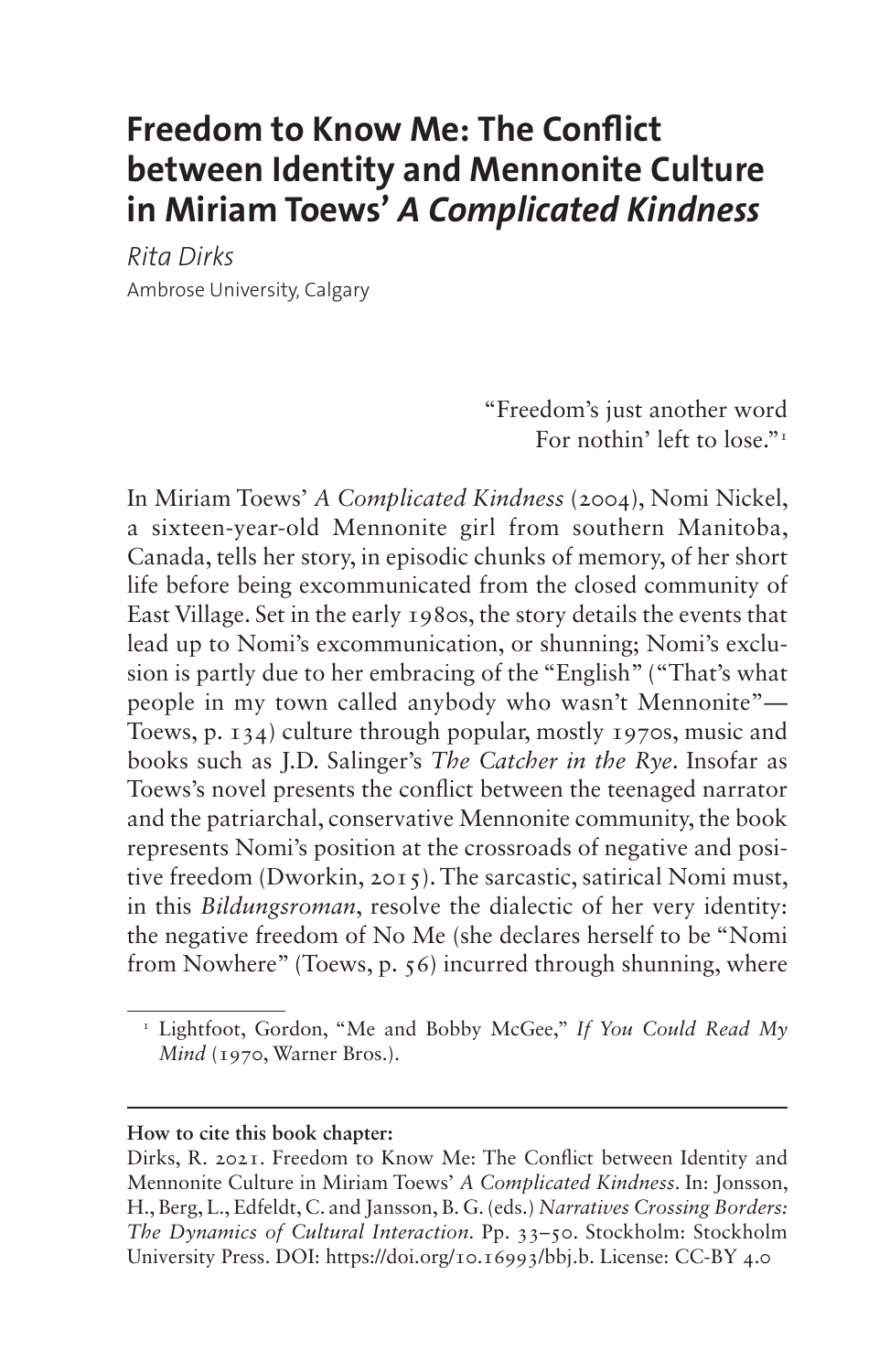she literally has "nothin' left to lose," or the positive freedom of Know Me, insofar as having an identity outside of her community. Nomi's excommunication leaves her invisible or erased in East Village; there is no interference from anyone—everyone remains passive in light of her excommunication—a circumstance which gives her a kind of negative freedom; yet, inadvertently it becomes here positive freedom as she gains self-understanding and becomes a writer.

Nomi is a representative of the second generation of Mennonite Canadians that finds itself on the periphery of at least two cultures. At first reading, because of the engaging satirical tone of the teenage narrator, the novel presents itself as a condemnation of the religious fundamentalism of her own people. Certainly, the author's powerful iconoclastic work is fuelled by her own intimate knowledge of the Mennonite way of life, for Toews lays bare the punishing mores of that culture in a young protagonist's formative experiences. Yet, that is not the whole story. My chapter, then, places on view the tension between Nomi's identification with her own culture and the disowning of it, as it disowns her because she also participates in the culture outside of it. Such a position is at once a predicament and a blessing; writers and marginalized intellectuals are often in this same situation and must negotiate their place within and without such communities. As such, Nomi represents the plight of the second wave of Mennonite writers in Canada. Di Brandt, a poet who rose to prominence in the 1980s, writes:

I think it's important for us to remember . . . how difficult it was for most of us to become writers in the 1980s, how much resistance we needed to put up to the many internal community forces that were trying to control the narrative identity of Mennonites. (Brandt)

Shunning in some shape or form was a common experience for these writers because they offered a different voice than the offi-cial "schmock bliewe"<sup>[2](#page-1-0)</sup> one. They needed to overcome resistance, or cultural, symbolic, and identity borders, in order to give voice

<span id="page-1-0"></span><sup>&</sup>lt;sup>2</sup> Mennonite Low German for "remaining" or "abiding obedient," or painting "pretty" pictures only when telling a story. "Schmock bliewe," literally "remaining pretty" or "nice," along with "ontlich," meaning "obedient"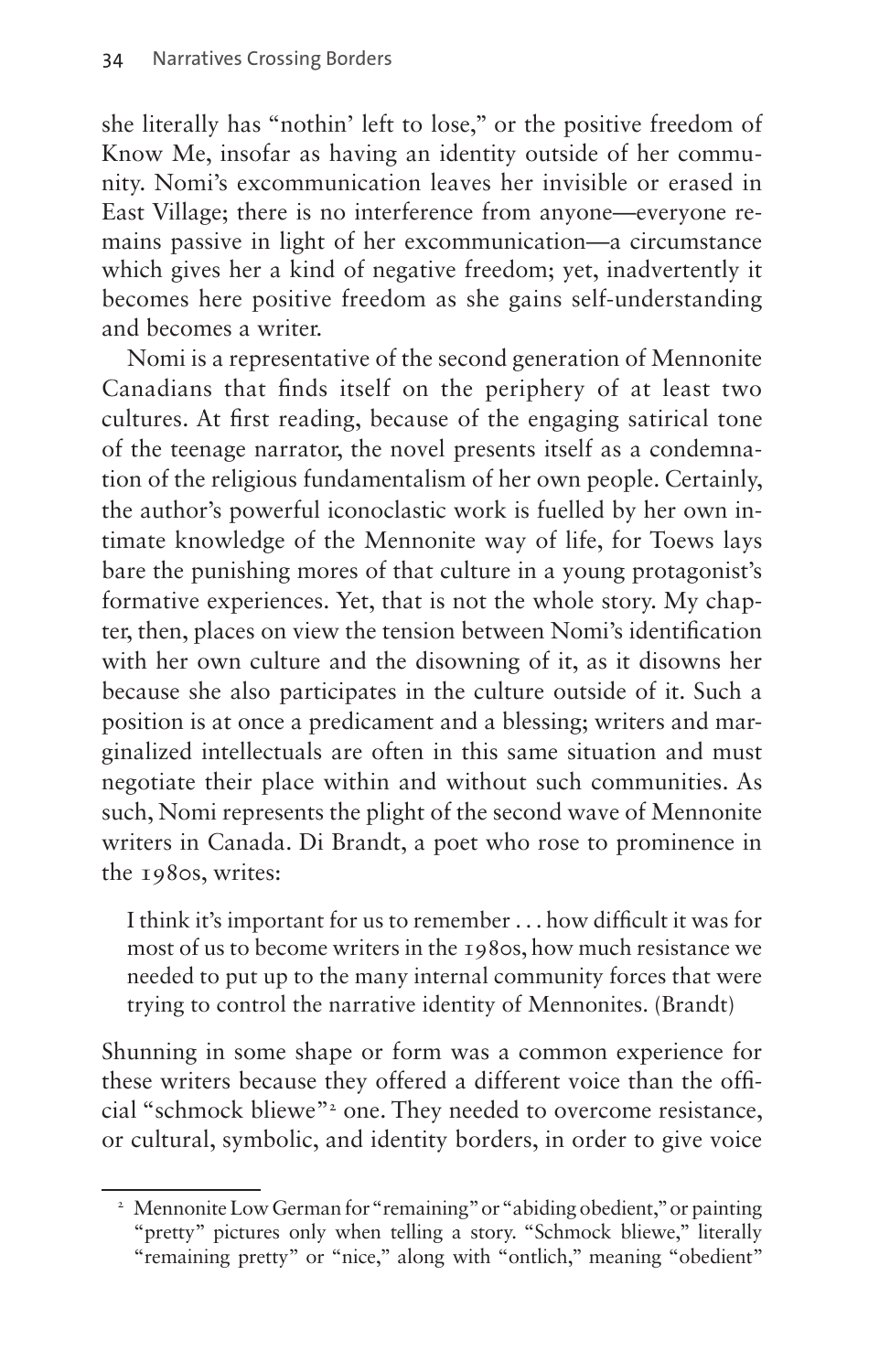to their distinct Mennonite experiences. Mennonites, historically, have crossed many a geographical border to flee persecution; much of their oral and sometimes published narratives in the past involved stories of faith, martyrdom, and escape from oppressors. Such narratives were always controlled, before the event of Canadian Mennonite writers getting published in the twentieth century. Toews, in *A Complicated Kindness*, places the act of shunning on view as an invisible enforced border between Nomi and her community; in East Village she becomes a non-entity, a ghost, but she begins to write, in her own voice.

Notably, *A Complicated Kindness* begins with absences and shunnings: "The furniture keeps disappearing," and "half of our family, the better-looking half, is missing," symbolizing the loss of stability of the Nickel family within their community, causing Nomi to question her own relationship between self and Mennonite community and the larger community of city, country, and world (Toews, p. 1). At the beginning of the novel, Nomi does not know that she is about to be shunned herself, and the only other remaining family member, her father Ray, is selling the furniture in order to leave East Village as well. In this novel of becoming, Nomi becomes a writer, for on the first page of *A Complicated Kindness*, she is working on an assignment for her English teacher, which, in fact, becomes the novel. Mr. Quiring expects her to write an essay about "The Flight of Our People," in the vein of the official narrative wherein her ancestors escaped Russia, "fleeing in the middle of the night, scrambling madly to find a place, any place, where they'd be free" (Toews, p. 148). Nomi, instead, and in a sinister parallel, writes of her sister and mother, leaving in the middle of the night, after they had been excommunicated, toward a dubious freedom.

As a bourgeoning writer, Nomi navigates between the politics of belonging/not belonging, between memory, history, her communal and familial identity, and her own individual agency within and without. Yet, the novel presents no easy binary; by the end of the novel, completely alone, we do not know where Nomi will go; before the final pages she dreams of going to New York and

or "observing decorum," were words that many of us heard as Mennonite children.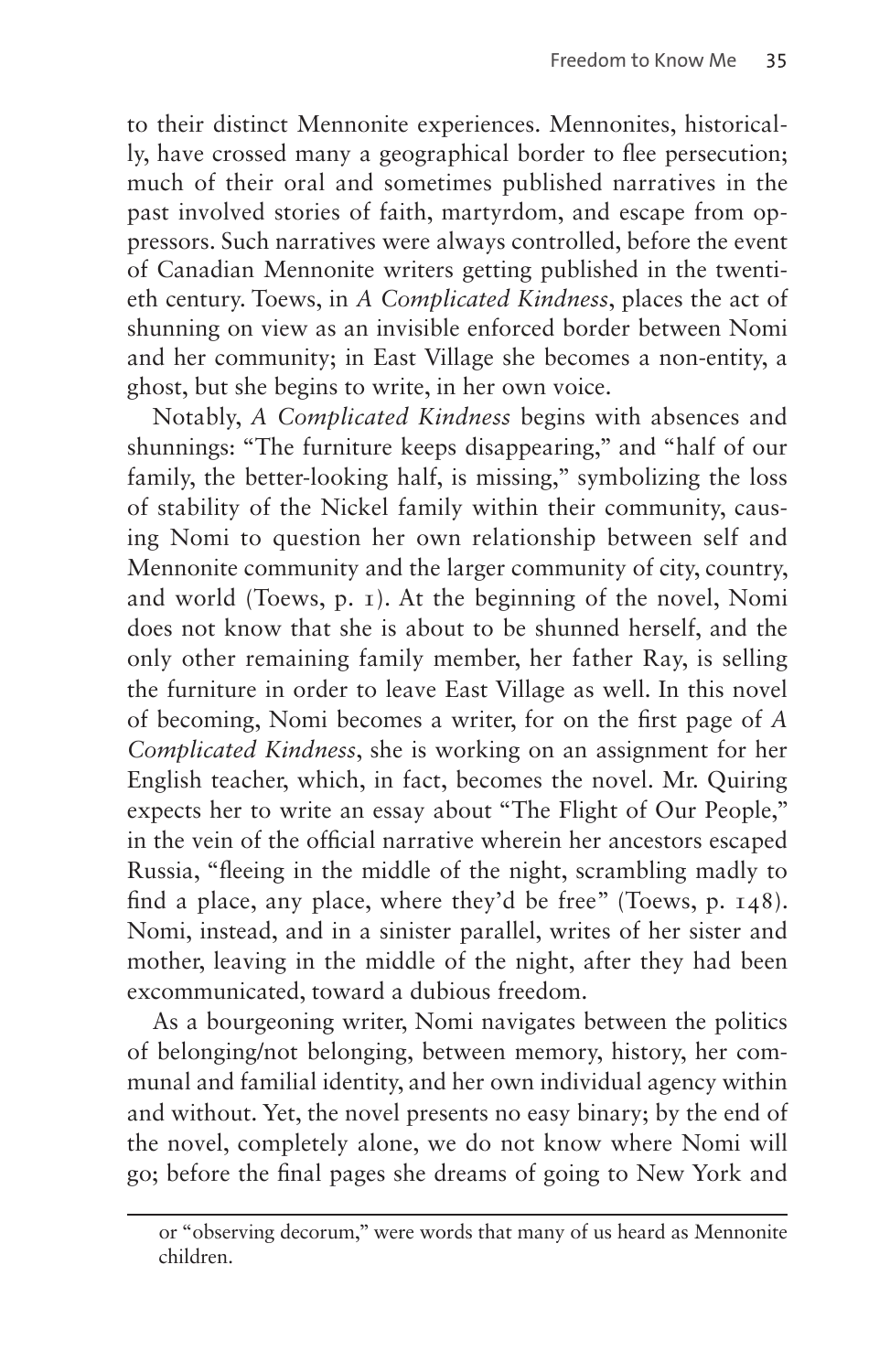Winnipeg. The truth is more complicated than Nomi "find[ing] salvation in the city and damnation in a small town" (Loewen, 2015, p. 45). Worthy of note here is a recent volume edited by Robert Zacharias, *After Identity: Mennonite Writing in North America* (2015), which suggests that we live in a post-identity age. Yet, as both Toews and the contributors to *After Identity* indicate, it is not that simple. In this after-identity age, Nomi's search resonates with readers in Canada more than ever, even if one considers the awards *A Complicated Kindness* has received (The Governor General's Award), translations into other languages, and copies sold. For the purposes of this chapter I utilize Zacharias's meaning of the word "after" as denoting a pursuit of or still seeking or owning a complicated identity.

# **Mennonites (Writing) in Canada**

As I address the topic of the conflict between Mennonite culture and Canadian society, I must call attention to the fact that Canada does not have one readily identifiable mainstream culture; to begin with, it is First Nations, then English and French, and, since the Multiculturalism Act of 1988, at least officially, it celebrates the plurality of ethnical cultural production. However, most Canadian writers still publish in one of the official languages or else remain obscure, incidental, and narrowly ethnic. For example, Reuben Epp (1920–2009), who has chosen to write his poetry and short stories in Low German, the oral language of the Mennonites, reaches only a "restrictive" audience (Levertov, 1998, p. 482). E.D. Blodgett also writes of this dilemma:

The paradox for . . . immigrants whose native language is not English, is that if access to agency appears offered by English, it carries a high cultural price. If some immigrant writers continue to write in their national languages, such as Ukrainian and Hungarian, their presence in Canada and their bearing on the literary system of Anglophone writing is limited, inasmuch as they have chosen separation or marginalization. If they choose English or French, as . . . most immigrants have done, they acquire, in many cases, the insights of integration, but run the risk of being read without full understanding by the people of other cultures of their difference and their challenge. (2004, p. 230)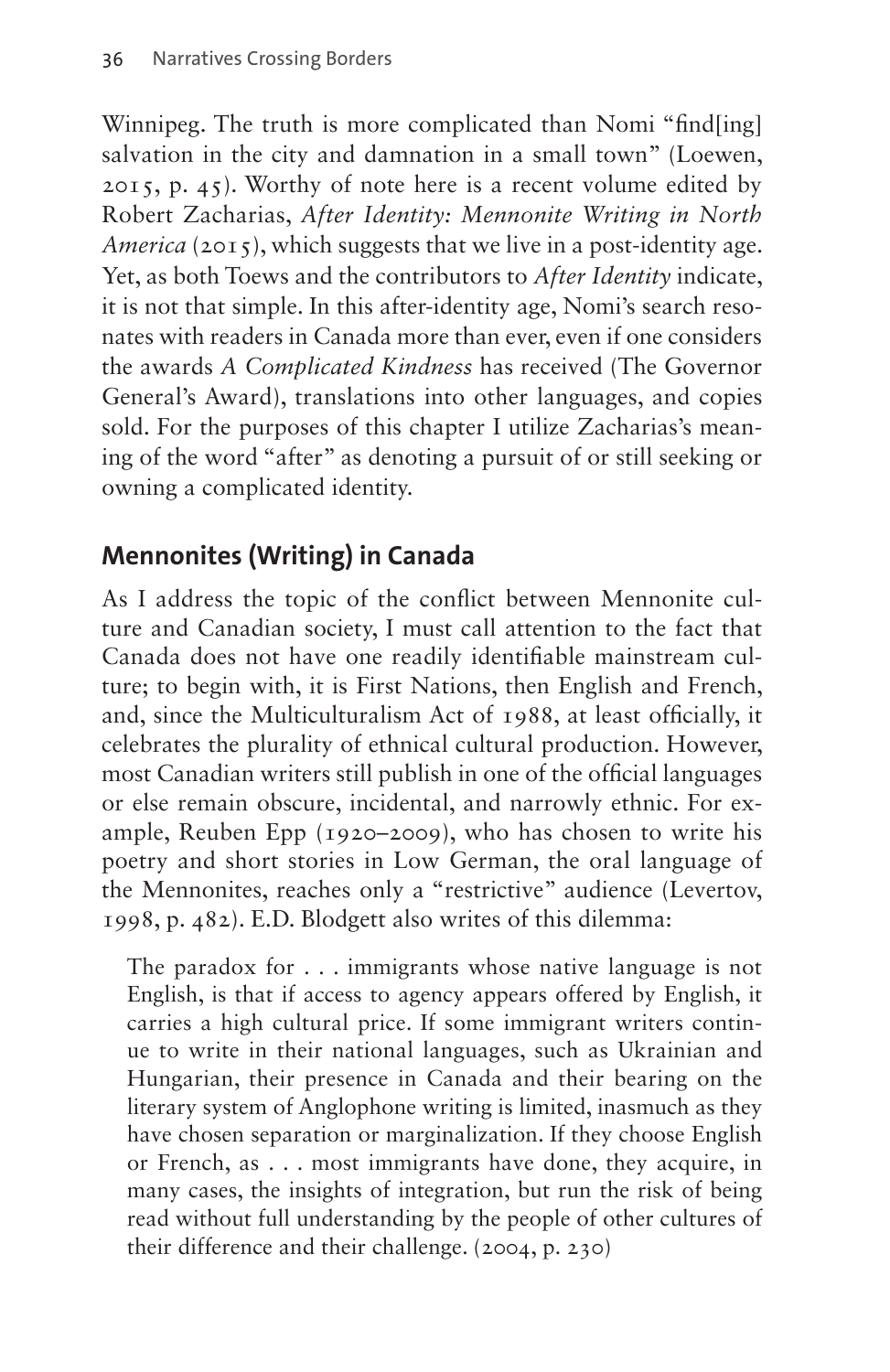Canadian Mennonites are also distinct from other ethnic groups living in Canada in yet another way: They do not belong to one parent nation state in Europe or elsewhere in the world. While Italian, Ukrainian, Russian, and Swedish immigrants to Canada have a point of reference in their ancient homes in Europe, Mennonites have no such home.

Toews obviously writes in English, yet she finds a way to include her Mennonite heritage using Low German phrases, often untranslated, throughout the novel. In her own way, she evades the two pressures to conform: She does not write in one of the official Canadian languages exclusively, yet, at the same time, she resists appropriation by the Mennonite tradition, however, not without bearing out the tension in the inclusion of both. In combining the two languages, she expresses and safeguards her own heterogeneous identity, her own voice. If Toews had simply wanted to write a novel disparaging the Mennonites, it would have been easy to bash the backward religious conservative folk that she left behind. However, in an interview, she admits, "For the longest time I didn't think that all that Mennonite stuff affected me the way that it did. I felt I could somehow just move away from the community and escape and be fine. And then I realized that it gets under your skin and settles in there" (Wiebe, 2007, p. 121). Toews continues to live in the creative tension between having left the Mennonite fold physically, yet also coming to terms with Mennonitism in her novels.

Certainly, there is an added tension in the form of conflict between Mennonite writer and Mennonite community because, for most of its history, a strict ancient binary has separated art and worldliness in that tradition. Mennonites were instructed to be a separate people by their founder Menno Simons  $(1496 - 1561)$ who said, "we must not love the world and the things therein, nor conform to the world" (Simons, p. 101). The separatist mentality arose because of their dissenting beliefs, as they broke away from the Catholic Church—professing pacifism, adult baptism, a literal reading of the Bible, separation of church and state—and was reinforced by sustained persecutions and forced migrations. The "theological separation" followed by a "cultural separation" encourage Mennonites to "acquire . . . a separatist psychology," or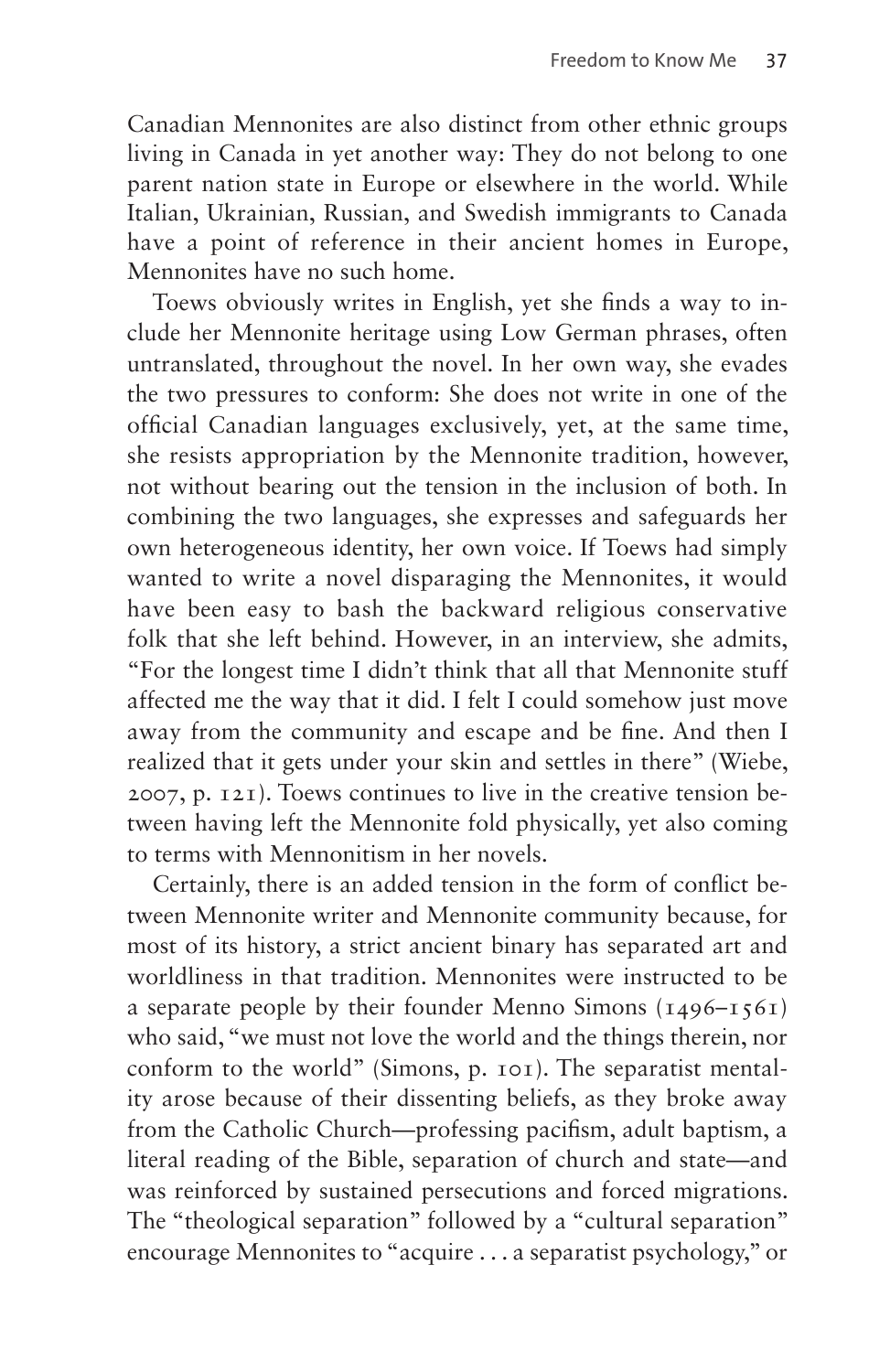an us/them mentality (Epp, 1974, p. 20). Cornelius J. Dyck writes that often for Mennonites, when they began to settle in North America,

non-Mennonites were a threat to the faith, necessitating withdrawal from the "world" with its temptation and sin. Marriage with non-Mennonites, for example, was strongly opposed and sometimes led to excommunication because the new partner was considered to be worldly and an outsider, usually designated by the terms *Weltmensch* [man of the world—my translation] and *Engländer*  [the English—my translation] respectively. (Dyck, 1967, p. 292)

Even in the nineteen eighties, Toews portrays marriage between close relations as common practice: "Trudie and Ray [Nomi's parents] are second cousins. Which makes me and Tash [Nomi's sister] not only sisters but also third cousins" (Toews, p. 6). In the novel, intercourse with non-Mennonites is discouraged, and intermarriage within the Mennonite settlements is common, to warrant minimal integration and much resistance to acculturation in Canada and elsewhere. By the same token, art is "worldly," belonging to "them," outside of the Mennonite milieu.

East Village represents a kind of a state within a state, or the historical situation of Mennonite settlements within larger countries, as in Russia from the end of the eighteenth to the end of the nineteenth centuries and in Canada from the late nineteenth century onward. A unique picture of colonialism emerges as it concerns the Mennonites: Through Tsarina Catharine II's invitation they settled in southern Russia, now Ukraine, to develop "the lands vacated by the Turks" (Dyck, p. 126). Mennonites started to come in the 1780s, partly because "Russian colonial policy at that time aimed at a complete separation of all foreigners from the native population," a policy that "appealed to the Mennonites" a great deal (Dyck, 1967, p. 127). Mennonites lived in colonies in Russia, and then again in separate communities within Canada.

Because Mennonites cannot refer to a single country as their ancestral home but have fled several, this homelessness and group trauma from persecutions strengthen their bond and exclusivity; they have a shared sense of continuity instead of a shared culture of origin. Mennonites have always shown a resistance to subordination, have received permission not to assimilate—no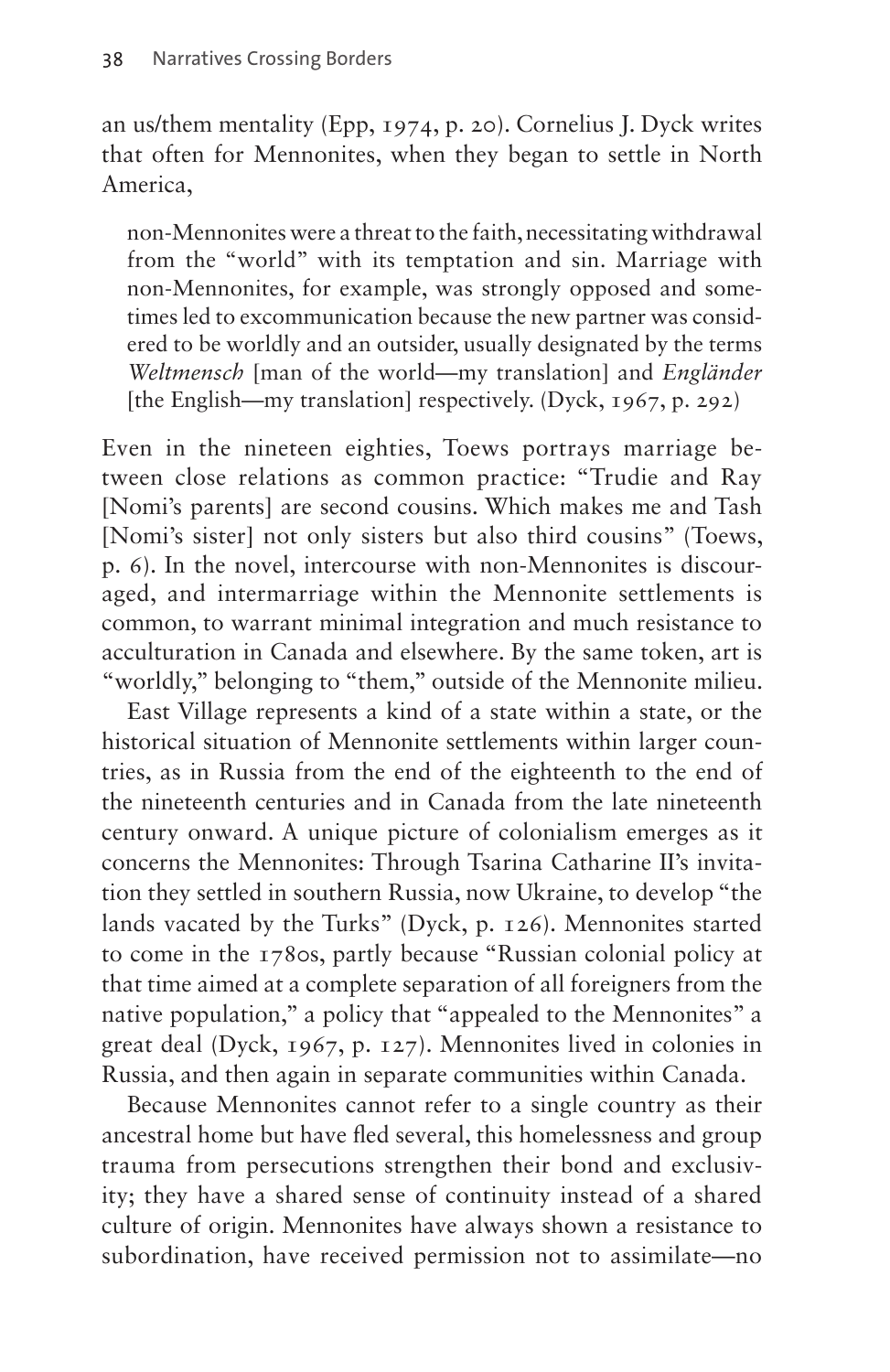military service, their own religion, language and schools—and have moved on if such permissions were terminated, notably in Russia. While early Canadian writers might have had the difficulty of distinguishing their own writing in Canada from a continuation of say English or German writing, Mennonites had no indigenous literature arising from what could be called a mother country. When Homi Bhabha (Bhabha, 1994, p. xi) writes of his position as someone who lives and writes "within a world-system whose major economic impulses and cultural investments are pointed in a direction away from you, your country or your people," and that "such neglect can be a deeply negating, oppressive and exclusionary," there is no such parallel experience with the Mennonites. Certainly, Mennonites as a people have experienced persecution and oppression, but they have, by and large, chosen to exclude themselves and migrate to the next country. In other words, they do not concern themselves with exclusion and lack of cultural investments from the world; on the contrary, they want to be left alone.

## **Toews's Mennonites**

Paradoxically, the Mennonites, as represented by Toews in *A Complicated Kindness*, who have escaped past persecutions because their beliefs were different from mainstream religions, oppress individuals within their own community who are different from the clan. The Nickel family lives in East Village as if inside another larger, even hostile, country, under the authority and strict observation of tyrannical leaders. Ervin Beck writes of "the tragic outcome of communitarianism that yields too much authority to the fanatic leadership of a few—usually patriarchal—leaders" and that "enforced conformity leads to oppression" (Beck, 1998, p. 544). Mennonite hegemony has the right to exercise the rite of excommunication, as Toews's novel demonstrates through Nomi's and her sister's, and countless others', shunnings.

The totalitarian regime that controls individual behaviour still defines the colony: Nomi compares the head minister of East Village, dubbed The Mouth, or "the Über-Schultz," to "Moammar Gaddafi or Joseph Stalin. You fall into line or you fall" (Toews, p. 10). The mechanism of exclusion is operated by The Mouth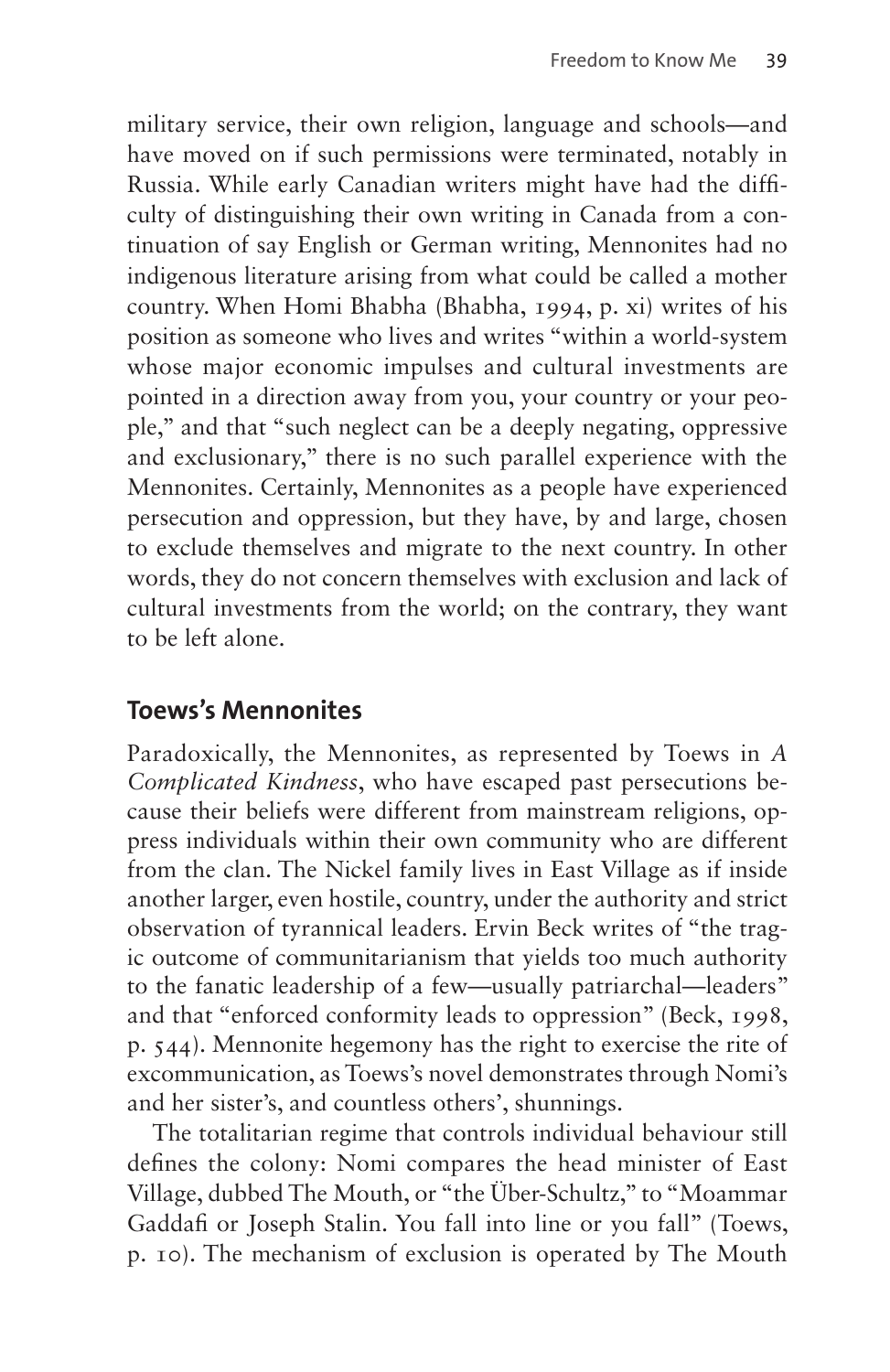and a few elders who subordinate the villagers's identities to their own will:

They threw my mother out, gave her the old heave-ho. The term is *excommunicated*. . . . The Mouth and the other elders and the deacons and the lay people had met for a good seven or eight minutes before they decided that Trudie was history. (Toews, p. 189)

The laws of shunning do not allow for members of the community to speak to or eat with or in any way associate with the shunned. The patriarchal nature of the control is exemplified through the deliberate choice in shunning women: pre- and extramarital sexual activity is punished severely in East Village; yet, it is Nomi who is excommunicated, not her boyfriend Travis, and, similarly, Tash is shunned but not her boyfriend Ian, and Trudie is given "the old heave-ho," but not Mr. Quiring.

The homelessness of Mennonites globally in a strange way reinforces the 'unhoming' or making of their own members, the ones who fall out of line, homeless. Shunning destroys Nomi's family life and her family home. Her mother, older sister, and eventually her father desert East Village one after the other, leaving the sixteen-year-old alone. Toews describes a kind of "homelessness" for Nomi that Edward Said refers to in his autobiographical *Out of Place* (1999) that "begins at home," a feeling of displacement and not quite identifying oneself with the place where one is (Winnett, 2004, pp. 354, 352). Nomi had a home and a family and a community in her hometown until she was thirteen. *A Complicated Kindness* begins with the young girl trying to cope with her losses, as she, at the same time, becomes a teenager and seeks the freedom to know herself. Nomi lets the title of one of her favourite albums the Rolling Stones' *Exile on Main Street*—speak unambiguously; her taste in music betrays her state of exile at the centre of her community (Toews, p. 48). The shunning of her family makes Nomi an outsider in her very own society, among her own people.

# **Toews and the Situation of Mennonite Writers and (Fictional) Readers**

Inasmuch as *A Complicated Kindness* is based on autobiographical material, Toews finds freedom in leaving her Steinbach home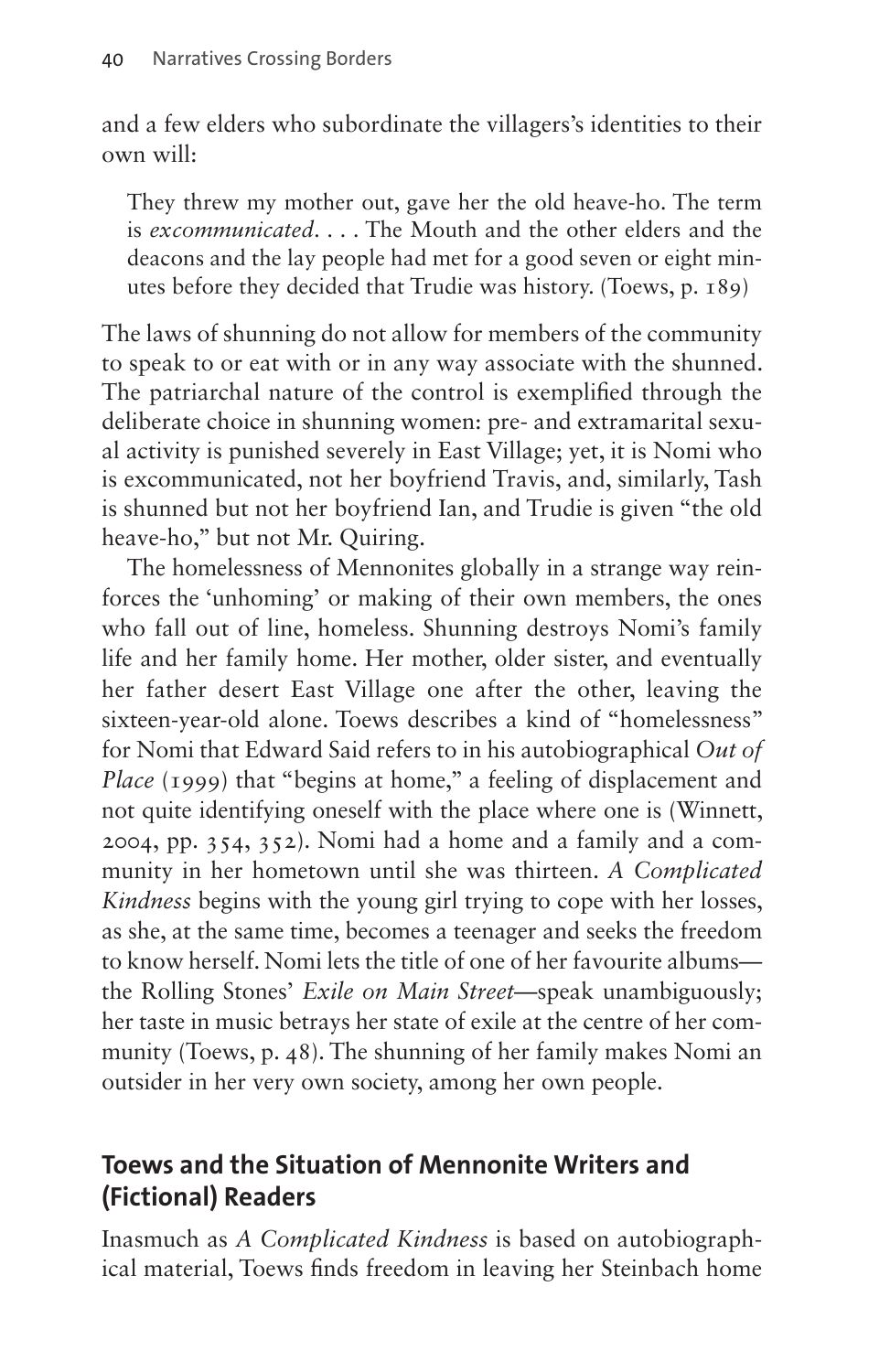and writing in English. Nomi's situation reflects the many obstacles that a Mennonite writer usually faces, before he or she leaves. Harry Loewen points out that there was some "creative literature established by Russian Mennonites" before their immigration to Canada (1992, 52). David Arnason also speaks of the "tradition of writing" that had "developed among the Mennonites in Russia in the late nineteenth century (1992, p. 213). However, until recently, and more specifically since Rudy Wiebe's publication of his first novel *Peace Shall Destroy Many* (1962), and then the flourishing of the Mennonite arts in Canada in the 1980s, Mennonites have not been known for their independent artistic output. The 1980s were a turning point for Mennonite literature: Di Brandt, Patrick Friesen, Audrey Poetker, Sandra Birdsell, just to name a few, reclaimed their right to creative freedom. The decade marks the end of the "repression of the artistic impulse," as Maurice Mierau writes in his essay "Rebel Mennos Move into the Arts" (1987–88, p. 18). In 1996, Di Brandt, in the foreword to her collection of essays entitled *Dancing Naked*, writes about "how long it took [her] to recover from the trauma of breaking through the strict codes of separatism and public silence [she] grew up with in the Mennonite community of south-central Manitoba, and how difficult it was to actually break centuries-old taboos against self-expression and art-making" (Wiebe, 2007, p. 116). "The strict codes of separatism" are giving way to participation in the life of higher education or artistic production. "The major causes," Brandt names about the old ways dying, "are television, radio, and travel, all of which break down the community's essential separateness from outside society" (Mierau, 1987–88, p. 19). From within, Mennonite literature "is one of the ways of destroying that separateness. . . I'm helping to kill it (Mennonitism) off," she says in an interview with Mierau (1987–88, p. 19). Fittingly, Toews demonstrates the reality this influence via (banned) music and books in her novel.

Miriam Toews, in the twenty-first century, breaks through the rigid codes and the taboos of silence in her own way in *A Complicated Kindness*. In the beginning of her novel, the separation from the world expresses itself in the very prohibitions against literature, modern music, and television. Even in East Village people got televisions, although, in Nomi's words, "TVs were . . . on Menno's shitlist, at least they would have been if he's been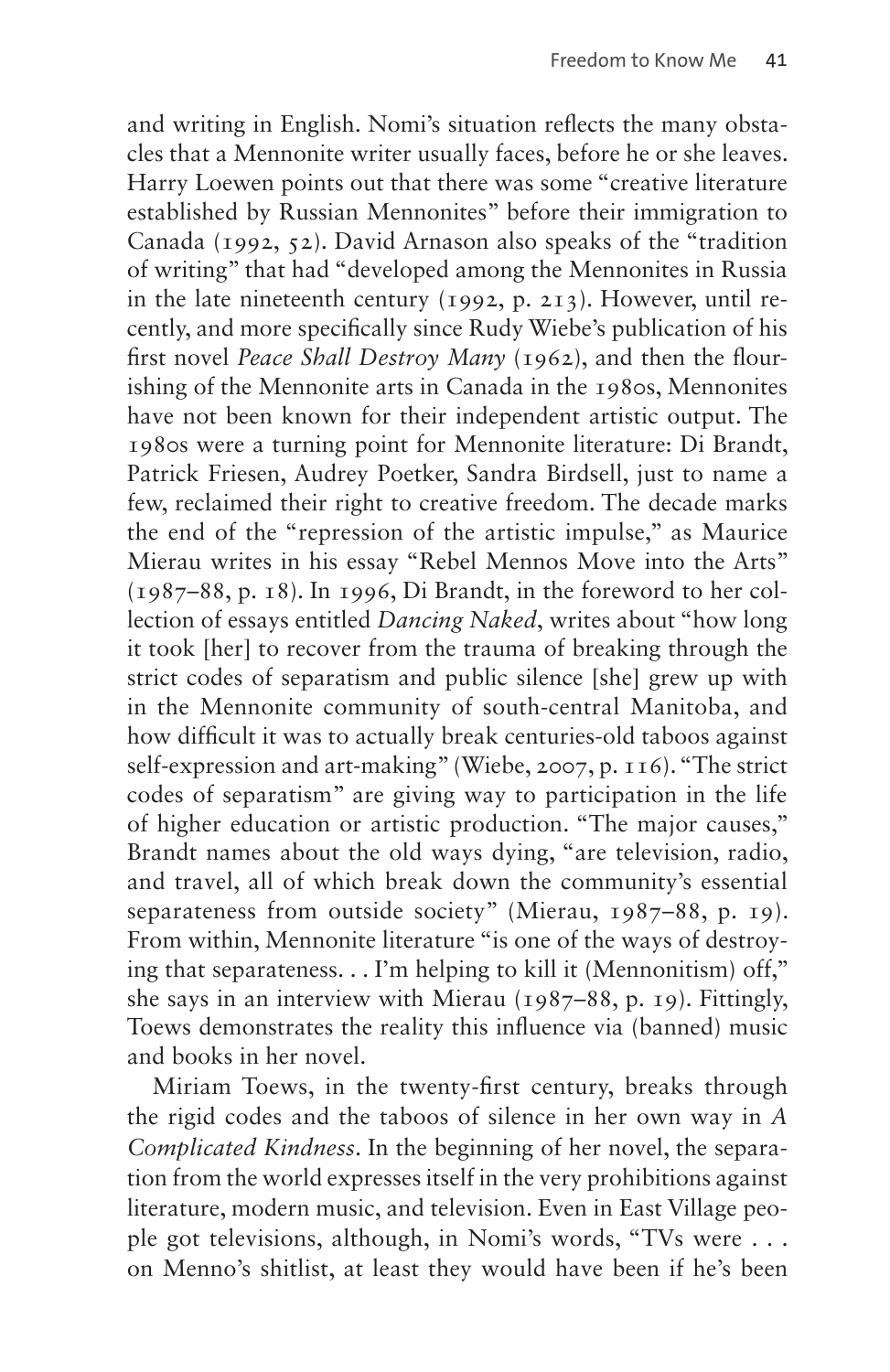around when they were invented. We didn't get one until one of our cousins who was both a first and second cousin to us, and possibly an uncle and future in-law, was on 'Reach for the Top'" (Toews, p. 15). Nomi writes about her confusion regarding what is allowed in East Village and what is not:

There were so many bizarre categories of things we couldn't do and things we could do and none of it has ever made any sense to me at all. Menno was on a cough-syrup binge when he drew up these lists of dos and donts and somehow, inexplicably, they've survived and are now an integral part of our lives. (Toews, p. 13).

In terms of books, they are allowed to read J.R.R. Tolkien and C.S. Lewis, for their Christian message, but not books much read in the '80s like those by Hesse or Nabokov. Nomi exclaims that "[I]f [she] is forced to read one more Narnia series book [by C.S. Lewis] [she]'ll kill [her]self" (Toews, p. 6).

Trudie, Nomi's mother, loves to read as well: "My sister and I went to school in the morning and my mom would stand in the doorway in her nightgown and say goodbye . . . and we'd come home at four o'clock in the afternoon and she'd still be in her nightgown, but on the couch, with her finger as a marker in the books, saying . . . don't tell me it's after four already" (Toews, p. 8). In Nomi's words, Trudie was "[h]alf in the world, half out" (Toews, p. 12). Trudie also loved music; she sang loudly in church but also

hid her records in Tash's old toy box in the basement. One time when Tash was around ten, Tash called up The Mouth and told him she's found one of Trudie's Kris Kristofferson's eight-tracks and she was very afraid she was about to listen to it and The Mouth said okay, now, calm down, pray with me. Take the . . . item and put it in a paper bag. Staple the bag closed and bring it to me here, to the parsonage, and we will deal with it together. Satan is tempting you, do you know that? Yes, said Tash. . . . She and her friends, who were listening to the whole thing, rolled around on the floor, killing themselves laughing. . . . Later that day The Mouth came over to talk and pray with Trudie about her fondness for guys like Kristofferson and Billy Joel. He told her that in his dictionary *hell* comes after *rock 'n' roll*'. (Toews, p. 12)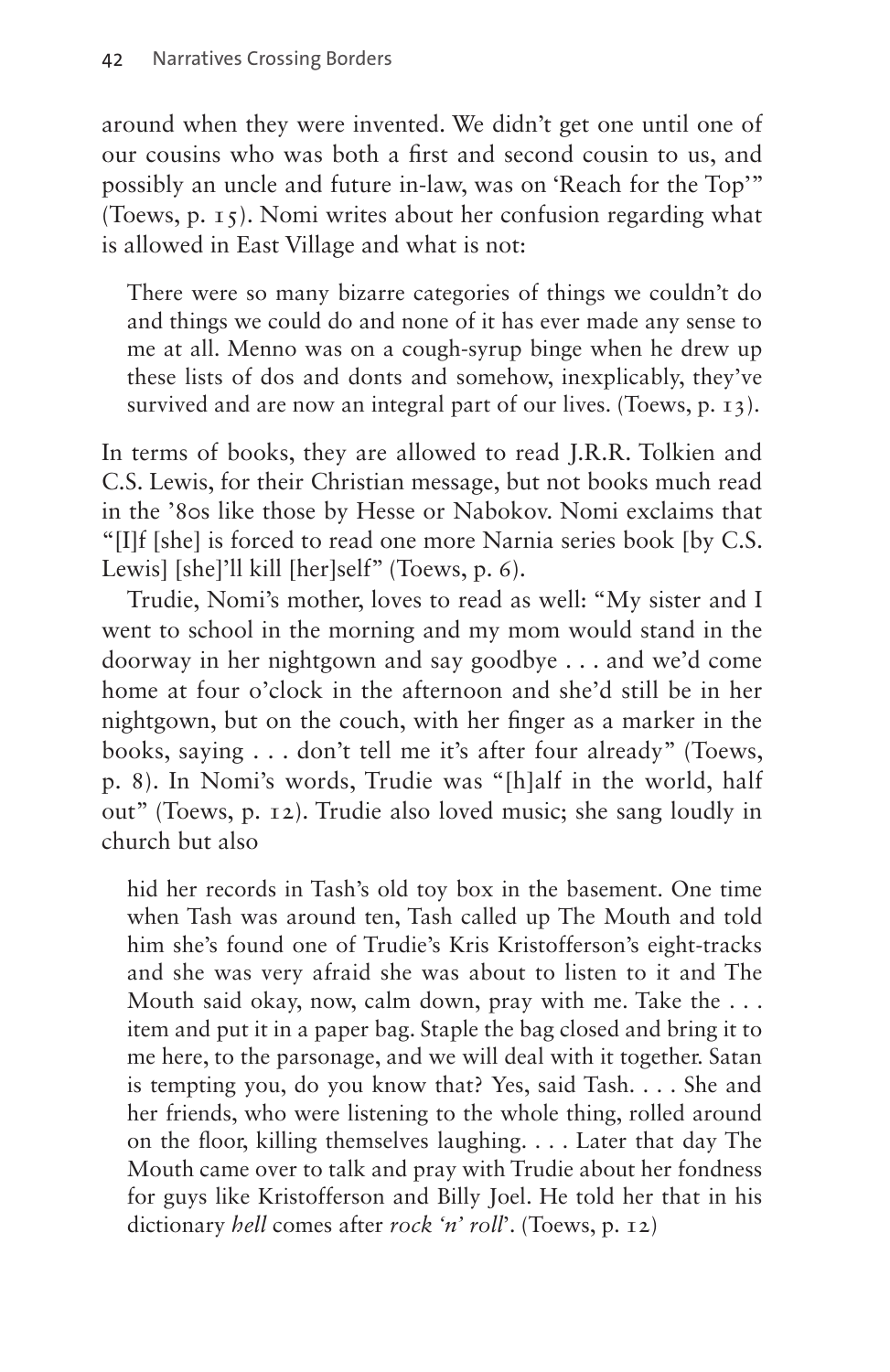Instead of reading and listening to popular music, adult women in East Village are relegated to the church basement: "She [Trudie] was supposed to do all sorts of stuff at church, . . . generally get her ass in humble helping gear" (Toews, p. 9). They are expected "to spend a lot of time there [in the basement]. If they don't, they go to hell"; this was particularly hateful to Trudie who was a free spirit: "She got into trouble for throwing a couple of romance novels into a barrel headed for Nicaragua" (Toews, p. 9). Trudie was a misfit in East Village; she "hated thinking of herself as a citizen of the world's most non-progressive community" (Toews, p. 32). The women in the Nickel family, and for the most part Ray as well, find their heteroglossic identity in the intersections of various cultures: American and Canadian TV and (forbidden) books, as well as their own twisted Mennonite humour. Nomi's parents use Low German phrases in a playful joking way, for, in this instance, *Plautdietsch* represents the colourful language of the people, of jokes, an instance where Low German is just the right word or words to express something specifically Mennonite. Among the Nickels, the language becomes one of laughter, or subversive humour.

Nomi and Tash and other teenagers in *A Complicated Kindness*  read much and freely: *The Joy of Sex*, Alice Munro's *Lives of Girls and Women*, *Seventeen*s, Günter Grass, Alexander Solzhenitsyn, Dostoevsky's *Notes from Underground*, Kahlil Gibran's *The Prophet*, Herman Hesse's *Siddhartha*, Henry Miller's *Tropic of Cancer*, and Kafka. These Mennonite teenagers want to know what is happening in the larger world; they want to be in the know. However, in school, for their English assignments, they are "not allowed to write about Kahlil Gibran, . . . Holden Caulfield, Nietzsche, ... Nabokov" (Toews, p. 152). The person who enforces the "oddball" school curriculum is also The Mouth who after "the purges," or declared non-compliance with standard provincial guidelines, "took over everything" (Toews, pp. 13, 10, 13). Nomi tries to write objectively on a Mennonite topic: "I had once tried to hand in an essay entitled 'How Menno Lost His Faith in the Real World (Possible Reasons)', which was similarly rejected" (Toews, p. 69). "So what should I write about?" asks Nomi after her latest essay for English "got panned by Mr. Quiring"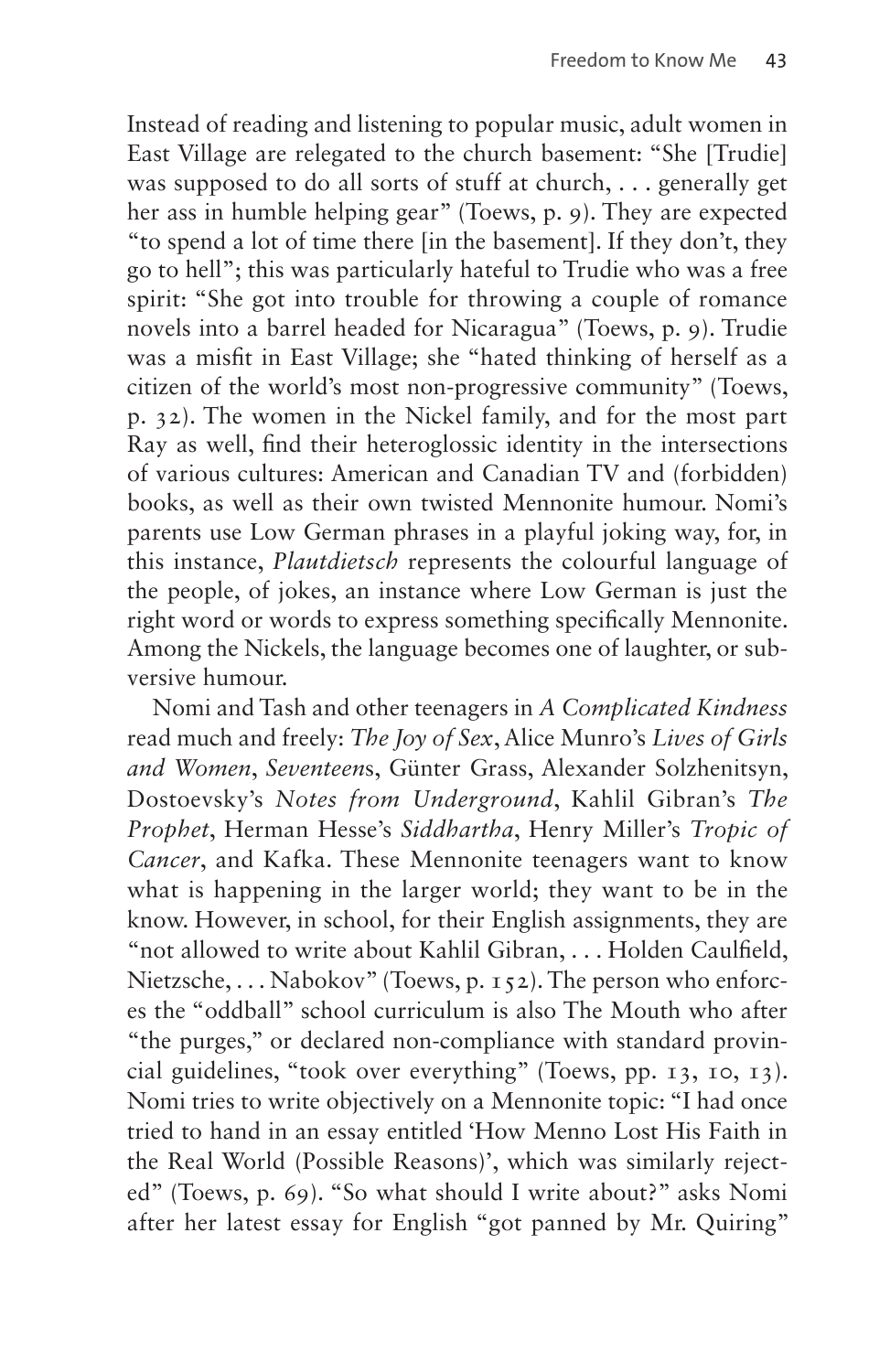(Toews, p. 152). Everything of interest to a growing mind and anything that might challenge the imagination are forbidden. The Mennonites in authoritarian positions in East Village perceive literature as an outside threat to their ways of being. "We're a national joke," Tash would say, "Everybody mocks us and the more they do the more The Mouth goes: We won't give in! . . . We'll ban more books! We'll burn more records!" (Toews, pp. 70–71). As her response to the intellectual prohibition, Tash hitches rides to the city and, scandalously, gets a city library card; she brings "home books not by Billy Graham [n]or about the Sugar Creek Gang" but, among other books, pamphlets about communism" (Toews, p. 119). Soon after, Nomi writes, "my mother told me that Tash had become an atheist"; "Oh my God, I whispered . . . . That fucking library card, man" (Toews, pp. 164, 165).

## **Mennonites and Art**

"Art," according to Brandt, has been unacceptable to many Mennonites because it challenges and criticizes the one [authoritarian] voice in the community" (Mierau, 1987–88, p. 19). And worse, according to Patrick Friesen, in "the traditional Mennonite view," art "hampered your pursuit of salvation" (Mierau, 1987–88, p. 20). "'They don't understand,' continues Friesen, 'that art can be a life-enlightening thing'" (Mierau, 1097–88, p. 20). Closed communities tend to be afraid of imaginative and intellectual inquiry (Wiebe, 1980, p. 150). For centuries, they have been "culturally barren islands of devoid of a genuine life and artistic activity" (Reimer, 1980, p. 221). The only type of writing that is acceptable among Mennonites is of the "rigidly didactic" and "sweetly pious" kind (Reimer, 1980, p. 222). For her assignments in school, Nomi is encouraged to write about "The Flight of Our People"-kind of essays that delineate the great trek of Mennonites escaping Russia to come to Canada. Instead, Nomi' story, which she does hand in at the end of the novel, also entitled "The Flight of Our People," is about her family, fleeing East Village. Mennonites love to tell stories about suffering, escape, exodus, and martyrdom in the past; Toews, through Nomi, rewrites this well-known Mennonite master narrative of migration journeys when she writes of the trauma within their own communities.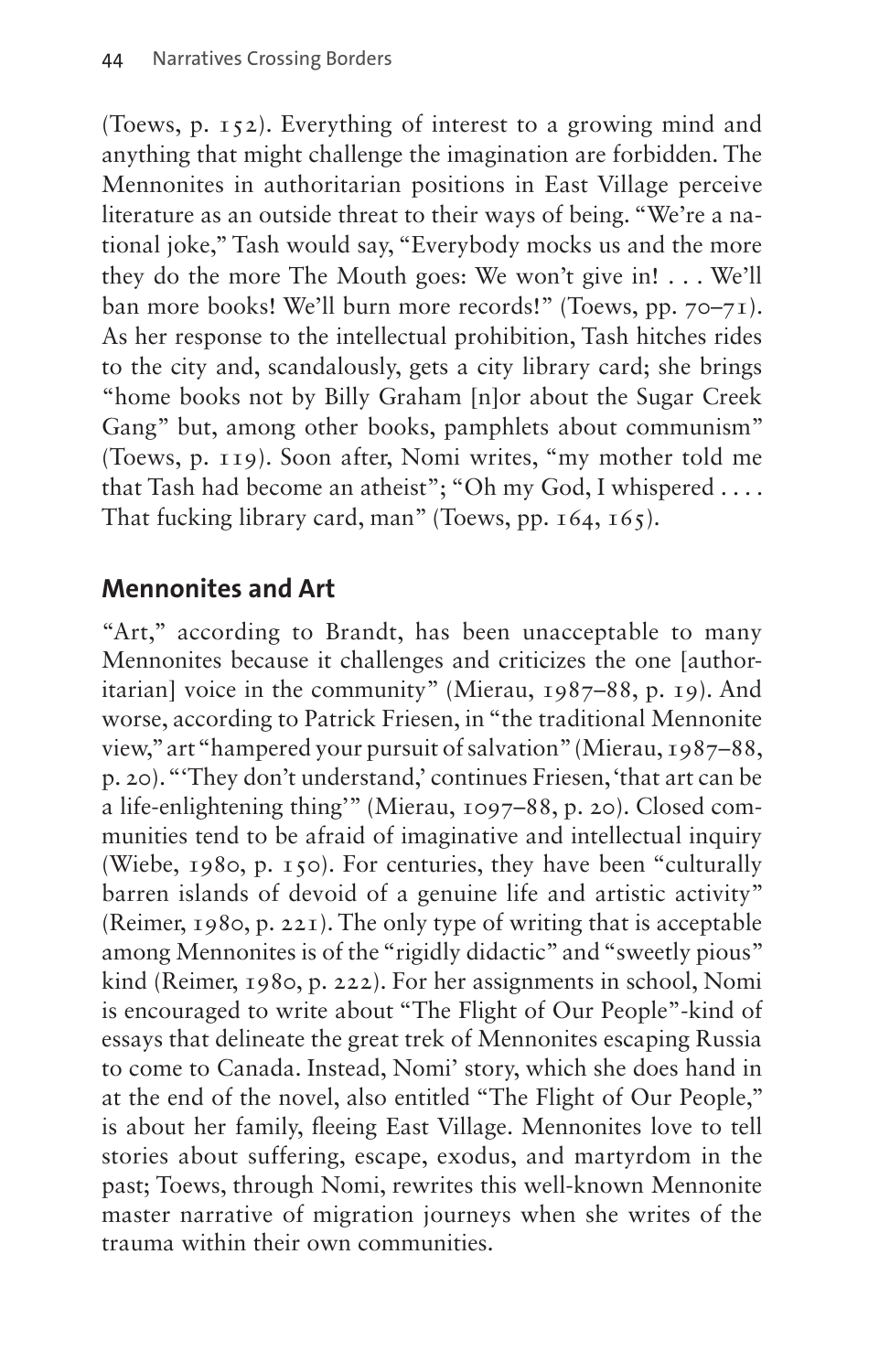Toews's novel offers a condemnation of the religious fundamentalism of her people through the voice of the intelligent, sad, and sarcastic Nomi who places on view the unbending age-old traditions through the perspective of a teenager who questions such customs. Patrick Friesen, writing of the real Steinbach community where both he and Toews grew up, refers to it as "a bloody concentration camp" with "no culture" and where "they treat people as objects and don't see each other as humans first" (Loewen Reimer and Tiessen, 1985, pp. 245, 246). For Friesen, "if the Mennonite religion takes hold, a person may never become an artist" because of what the poet terms the "totalitarian" effect of the community on the artistic individual. "For me as an artist," he writes, "the religion was a dictatorship" (Mierau, 1987–88, p. 20). Toews, in an interview with Rachael Kohn, talks about growing up in Steinbach as well: "There was suspicion of education. You know certainly not supportive of intellectual life. There was just no room for the artist or for the subversive in that type of community. . . . we were restricted as to the types of books that we could read, and the music and that sort of thing" (Kohn, 2005). For Friesen and Toews, these restrictions would have stifled them as writers and, in order to remain such, they had to leave Steinbach.

In an interview three years after the publication of *A Complicated Kindness* Toews says that her novel is "not an indictment or a criticism of the faith of the Mennonite people, but of the fundamentalism" (Wiebe, 2007, p. 104). She criticizes religious fundamentalism but not faith itself; in the end of the novel, her protagonist says: "East Village has given me the faith to believe in the possibility of a happy family reunion someday. Is it wrong to trust in a beautiful lie if it helps you get through life?" (Toews, pp. 245–246). Nomi's faith remains as a beautiful lie or fiction or literature in the form of her own traumatic yet hopeful story. Nomi, about to pack up the car that her father leaves for her, ponders all the good things, or the things she will miss, about East Village. She is the last of her family to leave East Village, if indeed she does (the ending is not clear). As she tells her guidance counsellor earlier, she does love this place (Toews, p. 5). Nomi finds herself torn between the love she has for her hometown where she was happy with her family and, as much as she expresses her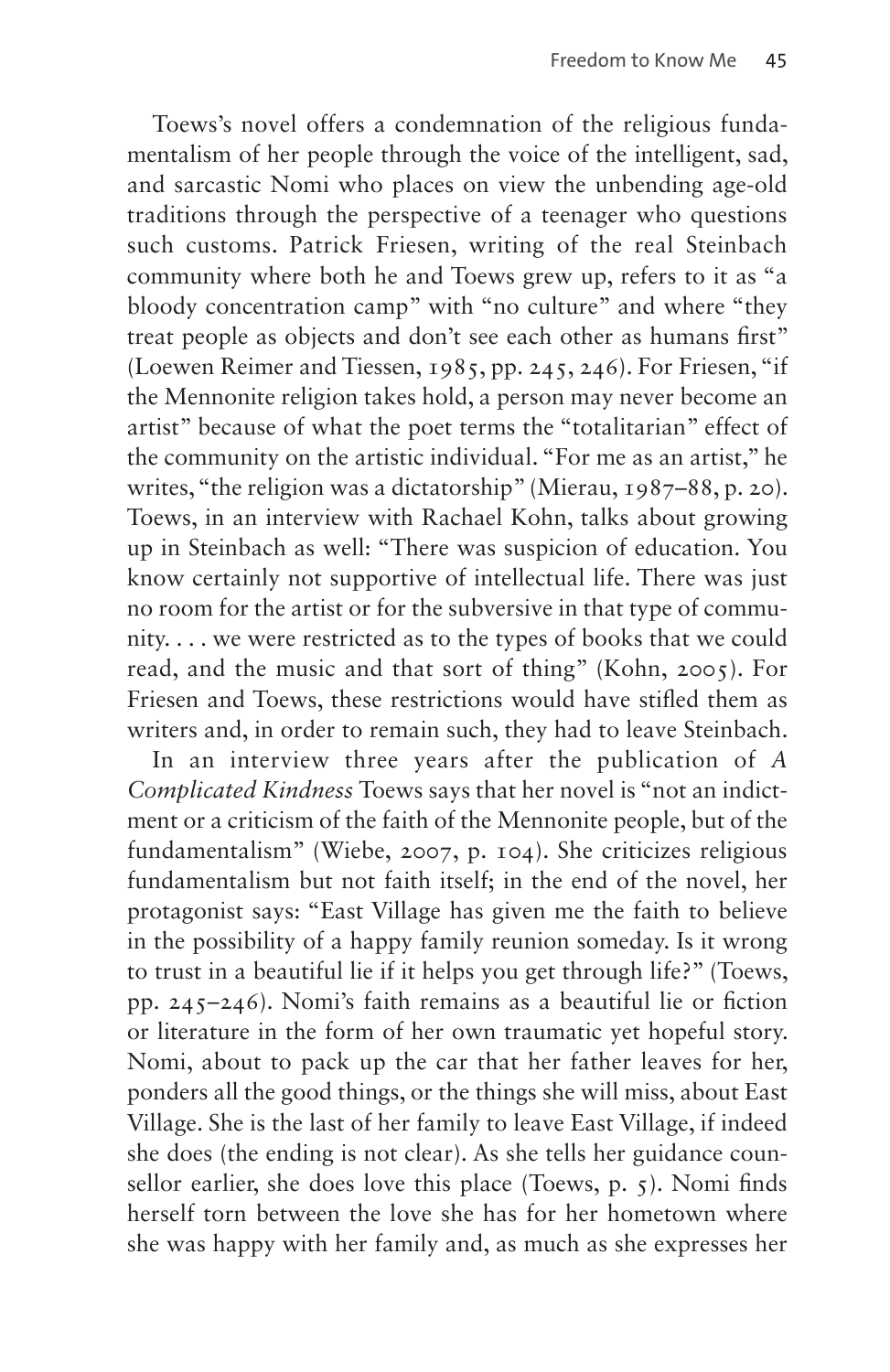desire to leave the place throughout the novel, the pain of being cast aside by the community. Toews does not resolve the dialectic between belonging at the cost of personal freedom and freedom without roots. For Nomi, identity remains hybrid, not in the least found in questioning the assumptions and practices of her community. As is perhaps fitting of a sixteen-year-old, her identity is not static, but confirmed, destroyed, in process, an amalgam of acceptance and rejection (of self and by others).

Nomi has, however, developed into a writer. The whole novel can be seen as Nomi's submission of the final assignment to Mr. Quiring. In fact, Nomi hands it in at the end of the book: "*for the way things could have been*. Which is what I'm calling my assignment" (Toews, p 242). The assignment is Nomi's novel and her own, not "schmock bliewe" assessment of her people. She does not hold out much hope that Mr. Quiring will like it or even read it to the end, but she writes the story anyway. With her final assignment she includes Mr. Quiring's own blackmail letter to Trudie (which Nomi finds in a dresser drawer after her mother leaves) that threatens to "expose" her mother to the community as an adulteress if she refuses to meet with him. Nomi understands some of the reasons Trudie leaves; this realization is also the teenager's understanding through disillusionment that her parents' love was not perfect and that in this patriarchal community Trudie has no voice. Mr. Quiring's story would be believed without question, leaving Trudie powerless and silent. In this final act, Nomi exposes the phoniness á la Holden Caulfield and hypocrisy of the male authority in her community.

As observed above, Canadian Mennonite artists have frequently had to leave their Mennonite communities in order to be artists. Often, they have found support from mainstream Canadian folk and organizations. Inside conservative Mennonite circles, one would expect a negative reception of *A Complicated Kindness*. Indeed, Toews herself says: "There were angry people who said it's all lies. . . . This is what I expected to happen. What I did not expect was the incredible support that was out there" (Wiebe, 2007, p. 118). In 1992, Rudy Wiebe, after the publication of his Mennonite novels between 1962 and the early nineties, remarks that the "encouragement" he had "received has very rarely come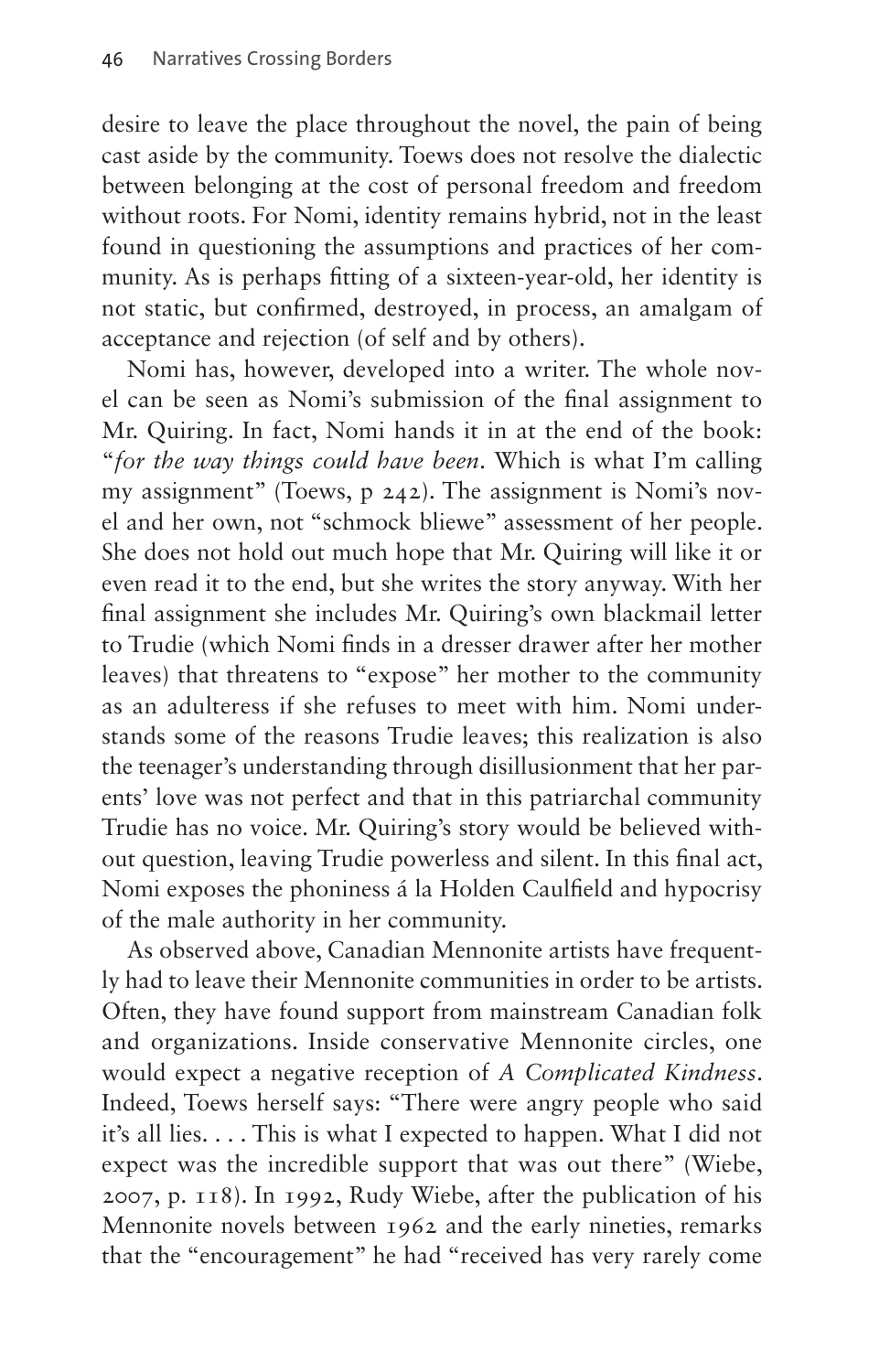from Mennonites. It has certainly never come from official circles" (Tiessen and Hinchcliffe, 1992, p. 229). When Natasha G. Wiebe asks Toews why there was more favourable response to Toews' novels than to Rudy Wiebe's "Mennonite" novels, and wonders: "Is it because most of the Mennonites are now assimilated (within Canadian culture], Toews answers: "I think that is a big part of it, absolutely. Times change, people change" (Wiebe, 2007, p. 119). When Rachael Kohn asked Toews in 2005 about the Mennonite reaction to her books, she says:

first of all, the Mennonite culture,… it's tight-lipped, it's a silent disapproval. And I'm used to that, I've had that all my life, so it doesn't bother me. But . . . it's not even the most conservative group of Mennonites in my community that disapprove of the books, it's a type of individual, and they're everywhere, that has no sense of humour, doesn't like self-analysis, doesn't understand that you can be critical of something and love it at the same time. (2005, no page)

Toews continues in the same interview: "Some say it [the novel] is harsh, it's ugly to read, and there is truth to it, you know we have to look at this about ourselves, this damage that we're doing basically to families, with the whole shunning thing" (Kohn, 2005, no page). To be sure, Mennonites in Canada are in the process of re-examining their continuation of obsolete, damaging practices and attitudes.

Nomi is consigned to the marginal realm within her community by its elders; her loneliness, conduct, and rootlessness are the result of losing her mother and sister to the Mennonite practice of shunning. Toews herself still rages "against that type of hypocrisy and self-righteousness and arrogance and cruelty" as expressed in the novel by The Mouth and Mr. Quiring (Kohn, 2005, no page). Martin Kuester also writes of "the inhumanity of a provincial, strict Mennonite community" and "the callousness of these male dominated communities" (Kuester, 2011, no page). Kuester, however, does not see Nomi as "completely powerless"; "she can take her life into her own hands," even with her whole family gone and having been shunned herself, because she has found her voice as a writer, as a storyteller, despite the abuse she experiences at the hands of men in authority in East Village (Kuester, 2011, no page).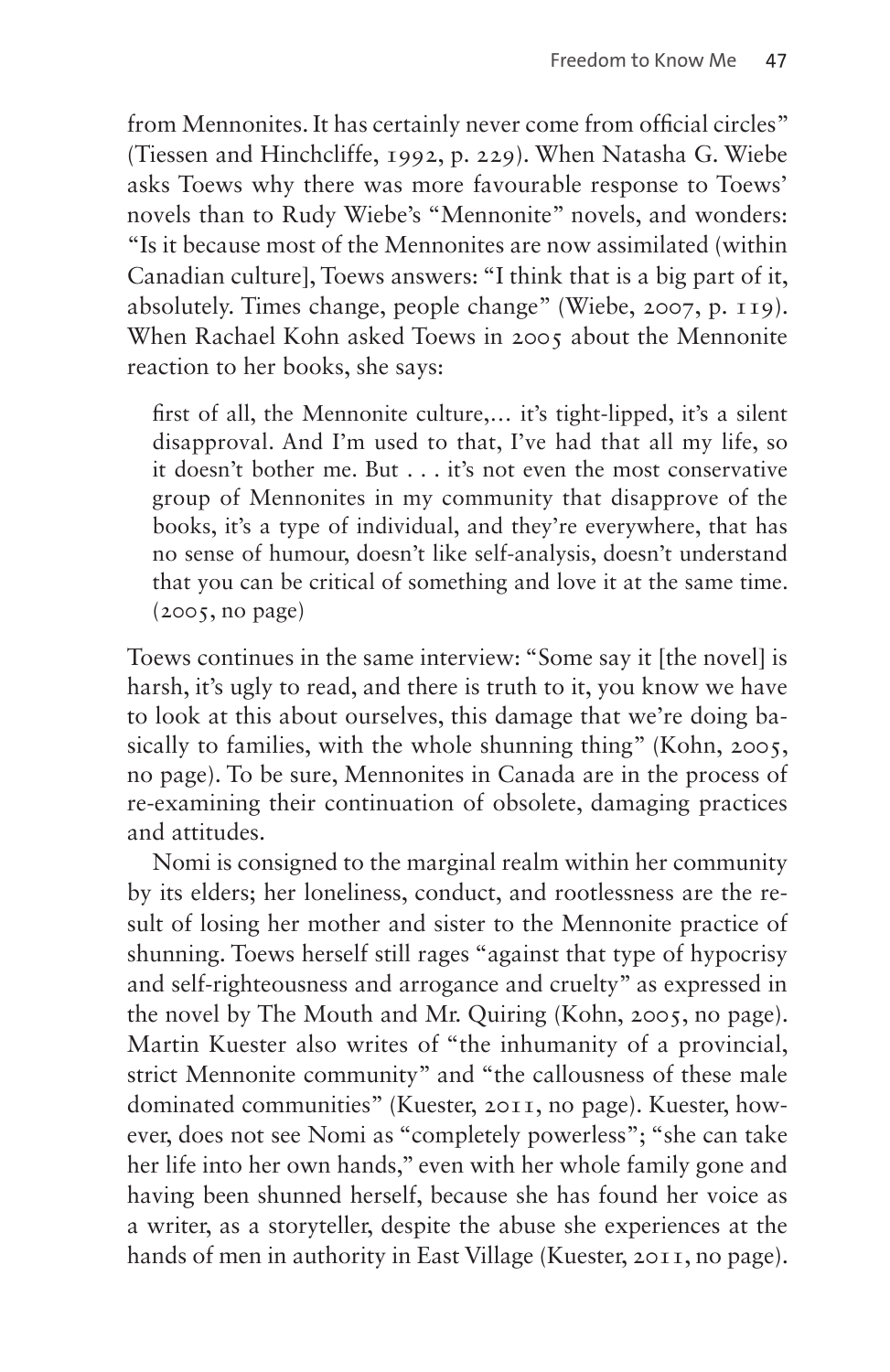#### **Towards a Conclusion**

Recently, Hildi Froese Tiessen recalls a "strategic planning session" at Conrad Grebel University College in Waterloo, Ontario, where an unnamed "committed Grebel alumnus" urged to "support and encourage those academics ("he was referring exclusively to historians and theologians") who are committed to the task of telling our story, . . adding, without an ounce of humor, 'otherwise Miriam Toews will have the last word'" (Tiessen, 2008, p. 46). I hope she does, for literature destabilizes the tidy singular meanings of a particular culture, in this case of the Mennonite tradition, and speaks freely from the rich margins of heterogeneous identity. As Nomi navigates towards freedom in *A Complicated Kindness*, she speaks, in her own satirical, sad, beautiful voice, saying Know Me, as I am. The conflict between the teenager-writer and Mennonite patriarchal fundamentalism, had it been resolved in its favour, would have resulted in No Me, or a silenced unfree person. From the beginning, Nomi says to one of her teachers, "I just want to be myself . . . . I want to be free" (Toews, 48). Through the very music and books that were banned in East Village, she finds the language and freedom to express herself and to know herself. In becoming banned or shunned Nomi finds herself with "nothing left to lose" (Toews, p, 189); unintentionally, after everything and everyone are taken from her, the only option that remains is her freedom to write, to form her own identity, or a positive freedom. Nomi rewrites the controlling Mennonite narrative as she hands in her own "The Flight of Our People." Ironically, Mennonite culture, so full of tales of having no permanent home and crossing a variety of borders, makes its own undesirables, among them artists and writers, homeless. Yet, Nomi finds herself and her home among writers.

## **References**

- Arnason, D. (1992). "A History of Turnstone Press," in H. Froese Tiessen and P. Hinchcliffe (eds.) *Acts of Concealment: Mennonite/s Writing in Canada*. Waterloo: University of Waterloo Press, pp. 212–22.
- Beck, E. (1998). "The Signifying Menno: Archetypes for Authors and Critics," *Mennonite Quarterly Review*, 72(4), pp. 529–47.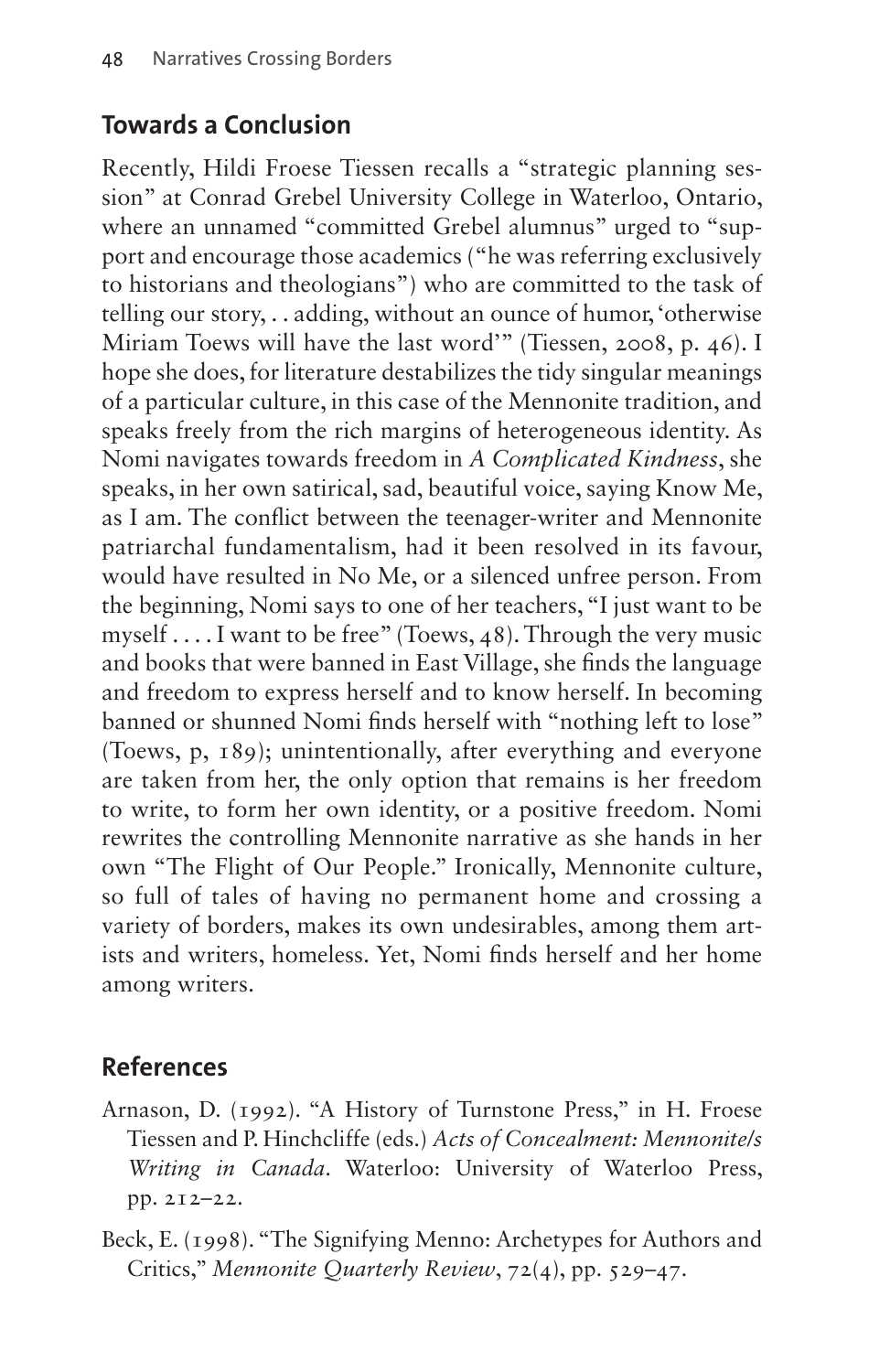- Bhabha, H. G. (1994). *The Location of Culture*. London & New York: Routledge.
- Blodgett, E.D. (2004, 2003). *Five Part Invention: A History of Literary History in Canada*. Toronto: University of Toronto Press.
- Brandt, Di. (2016). "Di Brandt: Recommended Reading List." Blog. University of Manitoba Press. March 23, 3016. Available at [https://](https://uofmpress.ca/blog/entry/di-brandt-recommended-reading-list) [uofmpress.ca/blog/entry/di-brandt-recommended-reading-list](https://uofmpress.ca/blog/entry/di-brandt-recommended-reading-list) (Accessed: February 27, 2018).
- Dworkin, G. (2015). "Positive and negative freedom." In R. Audi (ed.), *The Cambridge Dictionary of Philosophy*. 3rd edn. Cambridge: Cambridge University Press. Available at: [http://ezproxy.lib.ucal](http://ezproxy.lib.ucal
gary.ca/login?url=https://search.credoreference.com/content
/entry/cupdphil/positive_and_negative_freedom/0?institutionId
=261) [gary.ca/login?url=https://search.credoreference.com/content](http://ezproxy.lib.ucal
gary.ca/login?url=https://search.credoreference.com/content
/entry/cupdphil/positive_and_negative_freedom/0?institutionId
=261) [/entry/cupdphil/positive\\_and\\_negative\\_freedom/0?institutionId](http://ezproxy.lib.ucal
gary.ca/login?url=https://search.credoreference.com/content
/entry/cupdphil/positive_and_negative_freedom/0?institutionId
=261) [=261](http://ezproxy.lib.ucal
gary.ca/login?url=https://search.credoreference.com/content
/entry/cupdphil/positive_and_negative_freedom/0?institutionId
=261) (Accessed 27 February 2018).
- Dyck, C. J. (1967). "Mennonites in the North American Environment," in Dyck, C.J. (ed.) *An Introduction to Mennonite History*. Scottsdale: Herald Press.
- Epp, F. H. (1974). *Mennonites in Canada, 1786–1920: The History of a Separate People*. Toronto: Macmillan.
- Kohn, R. (2005). *The Spirit of Things: 5 June 2005—A Complicated Kindness*. ABC Radio National, Australian Broadcasting Corporation. Available at [http://www.abc.net.au/rn/relig/spirit](http://www.‌abc.net.au/‌rn/relig/‌spirit/‌stories/‌s1380744.html) [/stories/s1380744.html](http://www.‌abc.net.au/‌rn/relig/‌spirit/‌stories/‌s1380744.html) (Accessed 20 October 2011).
- Kuester, M. (2011). "A Complicated Kindness—The Contribution of Mennonite Authors to Canadian Culture." Reimer, G. (trans.). *CMW Journal* 3(2). Available at [http://www.mennonitewriting](http://www.‌mennonitewriting.‌org/‌journal/3/2/) [.org/journal/3/2/](http://www.‌mennonitewriting.‌org/‌journal/3/2/) (Accessed 8 June 2011).
- Levertov, D. (1998). "The Migrant Muse: Roots and Airplants," *Mennonite Quarterly Review* 72(4), pp. 481–89.
- Loewen, H. (1992). "The Beginning of Russian-Mennonite Literature in Canada: With a Focus on Gerhard Loewen (1863–1946), Poet and Teacher," in H. Froese Tiessen and P. Hinchcliffe (eds.) *Acts of Concealment: Mennonite/s Writing in Canada*. Waterloo: University of Waterloo Press, pp. 52–70.
- Loewen, H., Reimer, M. and Teissen, P. G. (1985). "The Poetry of Patrick Friesen and David Waltner-Toews," in Loewen, H. and